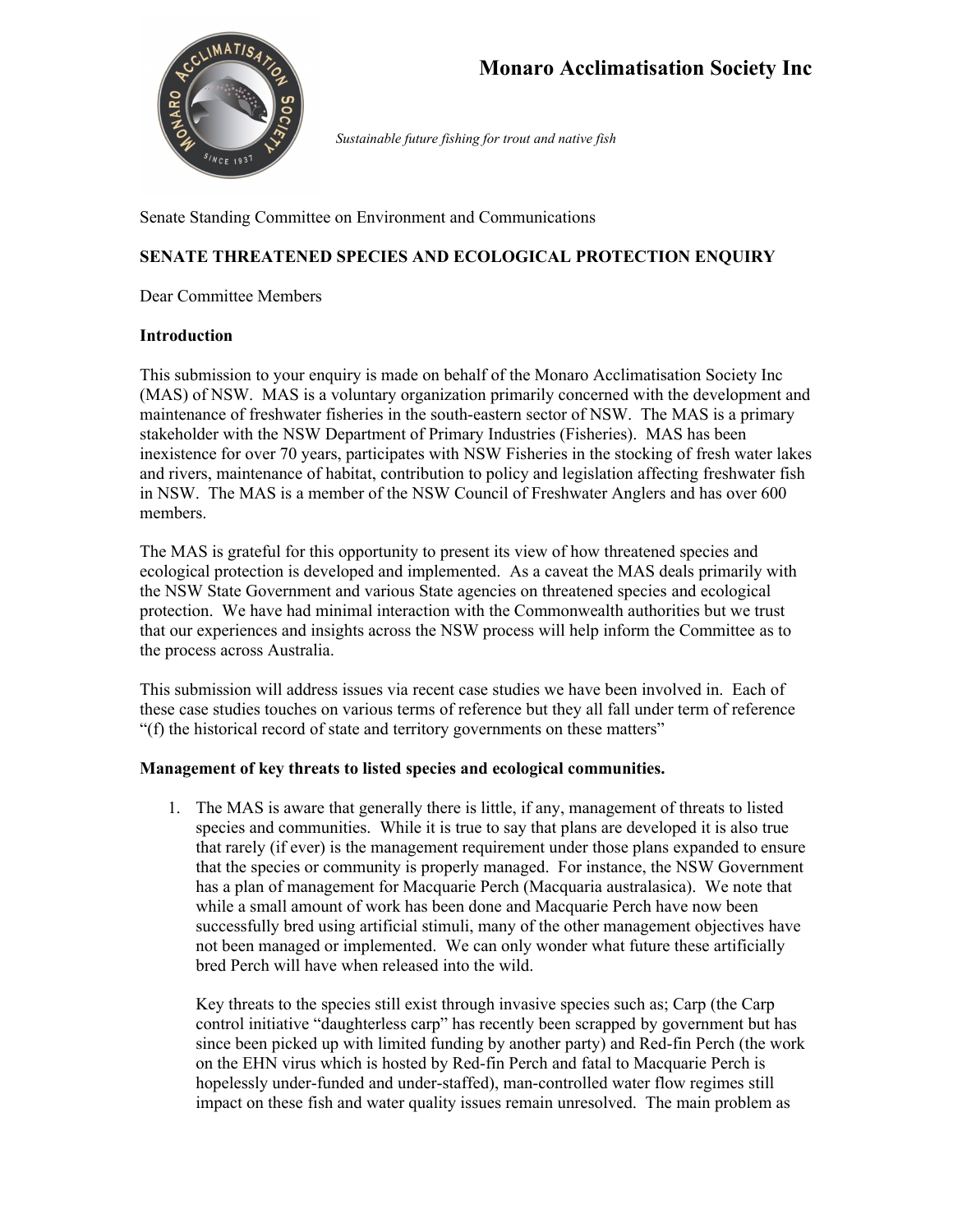we see it is that plans are developed for the species as a whole for the entire State. We know that this far-reaching approach cannot be adequately managed or controlled as the area involved is massive and funds scarce. We would prefer to see a more meaningful approach of tackling these issues on a catchment or regional basis. By doing this there is a possibility that the meager resources devoted to any threatened species plan has a better chance of being implemented fully and managed on a professional basis in that catchment or region. We believe it is best to do a little well than nothing much for a lot. At present our threatened species are managed more by hope rather than positive intervention.

#### **Development and implementation of recovery plans**

1. The MAS has a real concern over how some recovery plans and listings are made. The recent declaration of the Snowy River catchment as an endangered ecological community is used to demonstrate this point. The Snowy River catchment is the most controlled river catchment in Australia. Its dams, pipes and aqueducts have affected significantly this once iconic river. While the recent declaration might make some people feel good, the possibility of returning the system to its former glory is a mere folly. The problem for us with this declaration was the way it came about.

In this instance the NSW Scientific Committee made the nomination (as is allowed under the legislation). That same Scientific Committee then evaluated its own nomination after which it recommended its own nomination to the Minister for ratification. We believe that Scientific Committees should not be allowed to be the sole nominator, judge and jury. We would prefer to see Scientific Committees banned from making their own nominations. Today, it is quite easy for environmental scientists to be challenged and ridiculed for their findings. We believe that this process of allowing them to evaluate their own beliefs with little, if any, external scrutiny only adds to this problem. We were and remain very critical of declaring the whole of the Snowy River catchment as we see little opportunity to revive the whole of this most modified catchment.

2. While the MAS acknowledges that most environmental scientists are ethical we believe that there is an element who push the boundaries towards their own pre-disposition. We believe that we are seeing a "ideological green first" approach by environmental scientists over a "science first" approach. We believe this trend is growing in Australia. To illustrate this the MAS again refers to the Snowy River nomination.

From our reading of the rationale it seems to us that one of the driving forces for the Snowy River nomination was the small population of freshwater Blackfish (Gadopsis marmoratus) located in one tributary of the Snowy River. The nomination focused on this fish species and its apparent demise. On researching the Blackfish it became apparent to us that it is highly possible that this is a translocated population of fish, not an endemic one. We cited various newspaper reports from about 1908 detailing the translocation process and included this in our submission. Opposing this "evidence" was contrary anecdotal evidence from an aboriginal elder that they fished for blackfish, so therefore they were endemic. We tend to think that the newspaper report had a better chance of being correct over oral history that is difficult to evaluate past the last living generation.

Now we are not saying one is better than the other, but in the face of this evidence we would have preferred it if the Scientific Committee fully investigated both claims. To our mind it would have been quite easy to compare DNA samples of fish from the Snowy and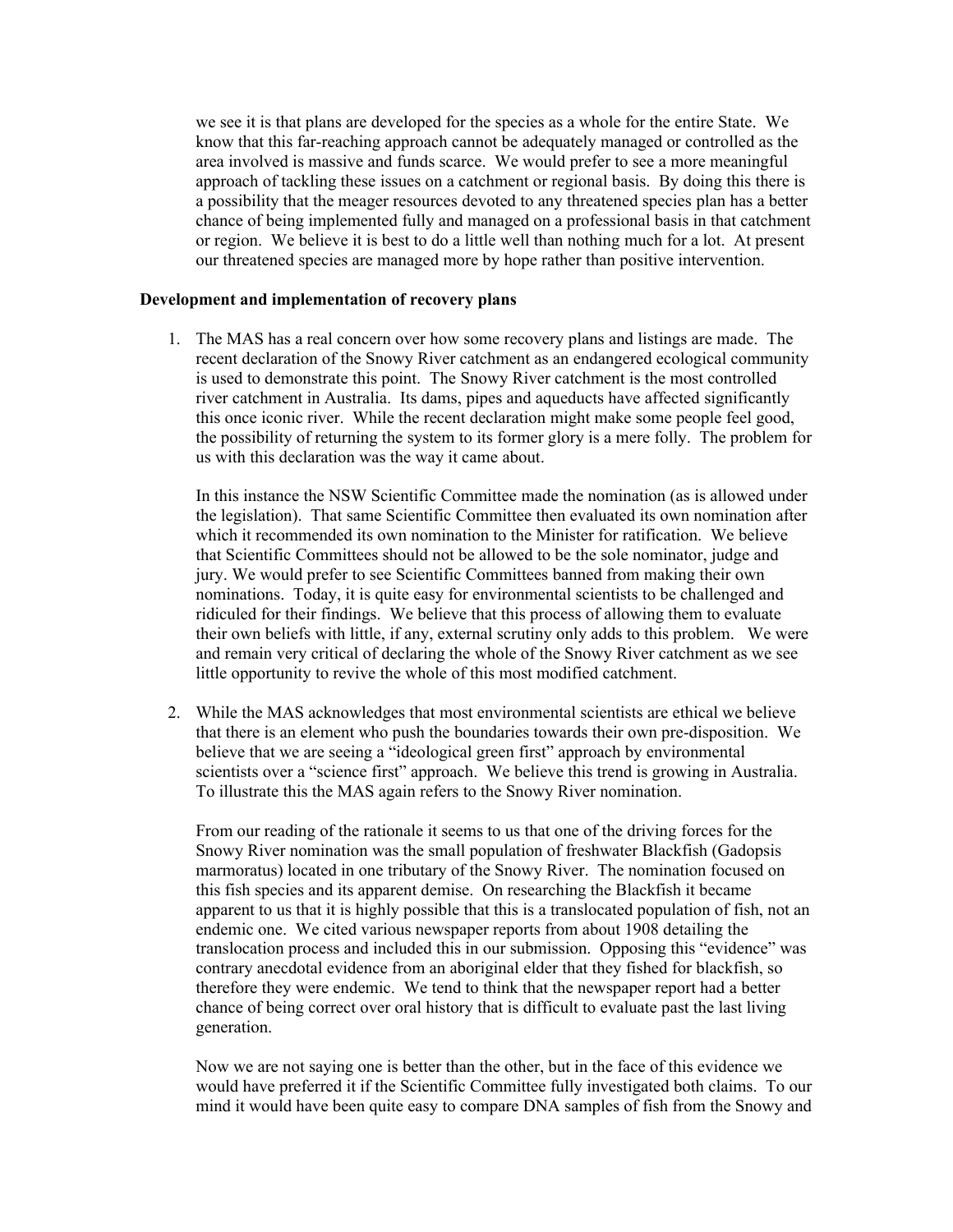the claimed parent river in southern Victoria. This would have used science to give better clarity to a substantial issue in dispute. Unfortunately the Scientific Committee totally disregarded our claim and preferred another story. The reasons for doing so were never communicated so we are left with the belief that the ideological view triumphed.

3. This next case study illustrates how the Federal Government hides science and scientific review from the public. We can only assume that such instances serve to keep the public ignorant and therefore allow Governments to operate in a public knowledge vacuum. We wonder how wide-spread this practice is.

During the last term of the Howard Government the then Minister for the Environment instigated a scientific review of the literature relating to the interaction of trout (an introduced species) and native aquatic fauna. This review was conducted by eminent aquatic scientist Mr Wayne Fulton. The review was finalized and sent to the relevant Minister. (Review of the Literature on the Impacts of Introduced Salmonids on Australian Native Freshwater Fish, Wayne Fulton, Fisheries Victoria.)

About this time there was a change in Federal Government to Labor. After waiting a reasonable period the MAS enquired of the then Minister (the Hon Peter Garrett) as to when the report would be released. The reply was unsatisfactory and indicated to us that the Minister was not serious about releasing it. Since this time the MAS and the NSW Council of Freshwater Anglers have made similar enquiries with the current Minister (the Hon Tony Burke) and again the reply was political spin. We are still waiting for this report to be released but we fear that it has been "shelved" by the current Federal Government.

The MAS believes this report is critical as it attempted, for the first time, to synthesise all of the available data on the interaction between trout and native species. We believe that this information is critical in helping all concerned develop better management plans, understanding the intricate nature of the interactions (especially with threatened species) and informing the public on the real issues that affect our freshwater environment. For the Government to withhold this report is shameful and only serves to demonstrate to us that other forces are involved in keeping the general public unaware of the true science in this field. We are of the opinion that this may be a smoking gun and that many other such reports are "shelved" as they do not suit a particular political or ideological agenda, regardless of the scientific merit. Basically, it is difficult for the public to evaluate threatened species recovery plans when science is hidden.

#### **Regulatory and funding arrangements at all levels of government**

1. The MAS has commented on a significant number of recovery plans and we have found that without exception the plans fail to identify regulatory roles and more importantly fail to identify resource allocation for the plan. We are very critical of the current approach which seems to be write the plan with sky high goals, but fail to allocate resources to achieve them. We believe that this practice is the most debilitating issue facing recovery plans.

While concerned departments often do their best it is frustrating to see plans sit on the shelf for want of money. In many cases we have seen that use of the Precautionary Principle becomes the DeFacto management tool for most recovery plans. This often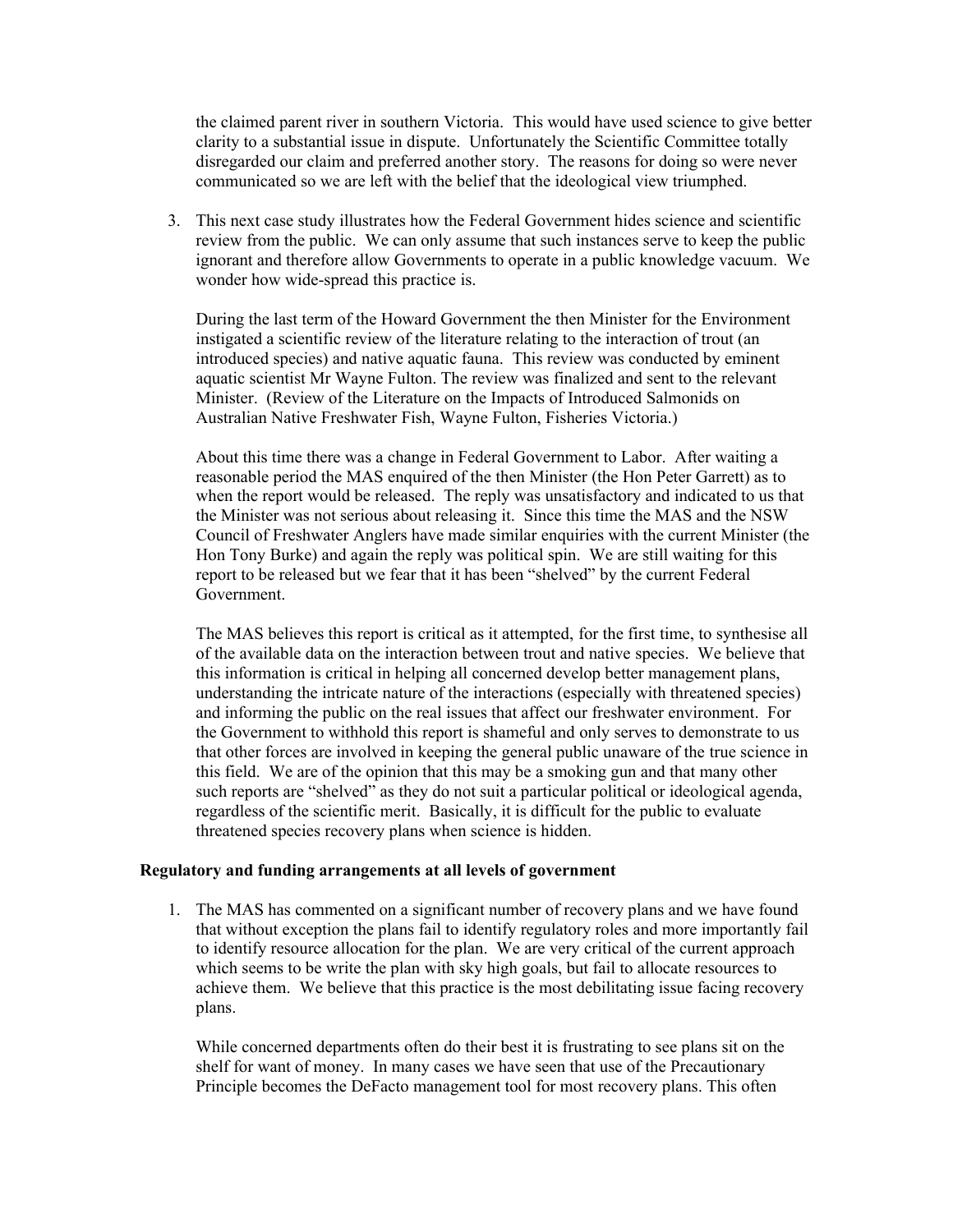means that a few arbitrary rules are put in place, the plan then shelved and work begins on a new plan for another species or community.

The MAS is of the opinion that recovery plans must identify the resources set aside to enable the plan. Failure to set aside resources is merely planning to fail.

- 2. Linked to the non-implementation of plans through zero resource allocation is the concept of the Precautionary Principle DeFacto management. The Precautionary Principle was never designed to be the plan, but it is used increasingly so. Our view is that if the plan cannot be properly implemented then it should not be implemented. This approach will make it abundantly clear that we are "fair dinkum" and that we are moving away from plans that make us feel warm and fuzzy but achieve nothing to a regime of active implementation and management, our environment deserves it.
- 3. The MAS is also very concerned with aspects of the legislation which seem to be illconsidered and of limited value, they are:
	- a. **Fisheries Management Act 1994 No 38 Part 7A Threatened species conservation** s.220B **Definitions** (1) In this Part:

*harm* means:

(a) in the case of fish—take, injure or otherwise harm the fish, or (b) in the case of marine vegetation—gather, cut, pull up, destroy, poison, dig up, remove, injure or otherwise harm the marine vegetation, or any part of it,

but in any such case does not include harm by changing the habitat of the fish or marine vegetation.

It seems to the MAS that what most threatens the freshwater aquatic environment is the dramatic degradation of the environment. To have this aspect specifically excluded as harm is a real weakness and only serves to reinforce our belief that recreational fishing is being made the scapegoat for all the ills affecting the freshwater (and also saltwater) aquatic environment. It seems that the really big issues of dams, irrigation, pollution and erosion etc have been put in the too hard basket.

b. Also under the same Act, *threatening process* means a process that threatens, or that may threaten, the survival or evolutionary development of species, populations or ecological communities of fish or marine vegetation.

The use of the term "may" seems to invite speculative reasoning and places it on the same level as scientific findings. Is it any wonder environmental scientists are constantly challenged when the legislation allows guess to equate to science?

c. **Part 16 Listing criteria**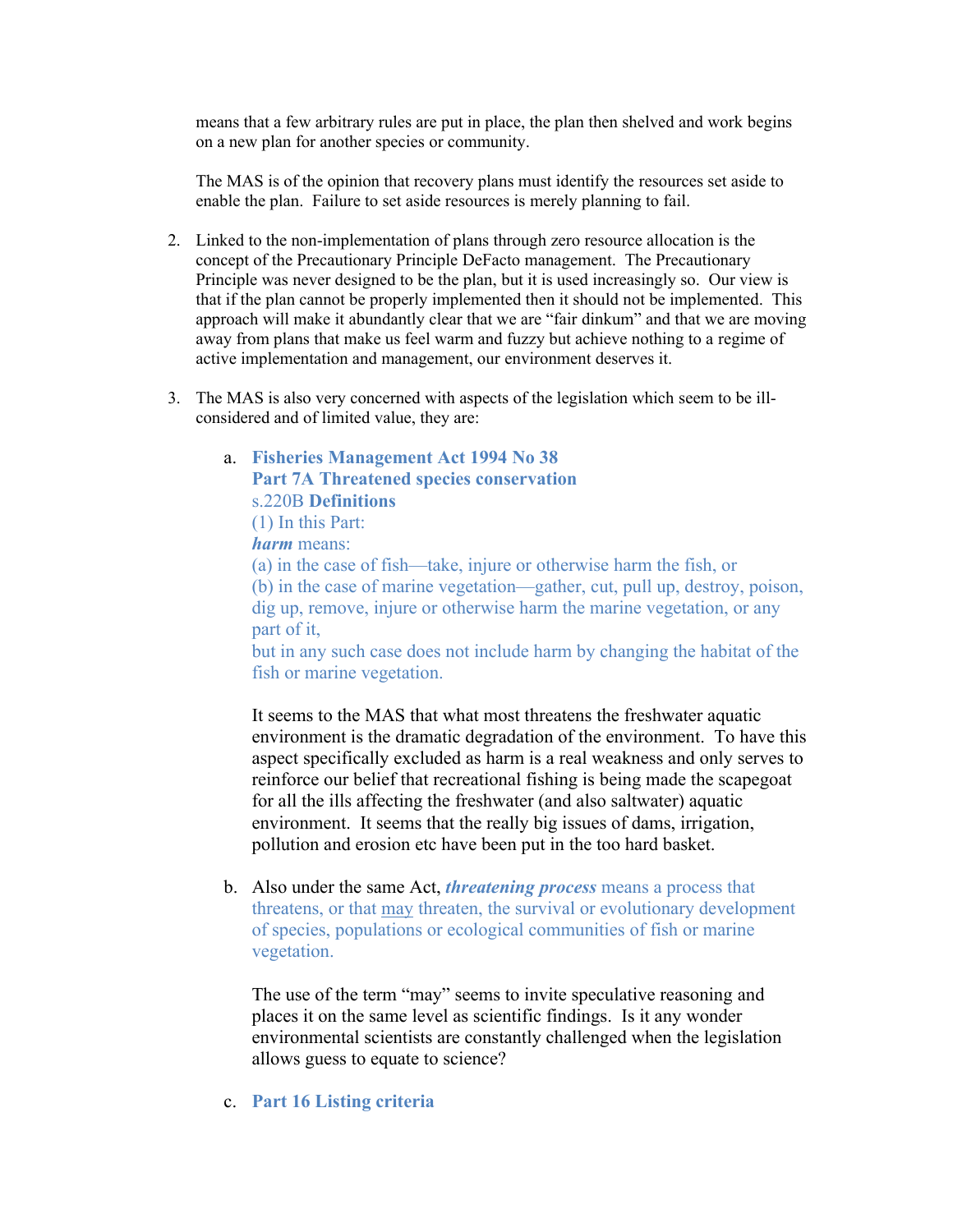## **271 Criteria—reduction in abundance, geographic distribution or genetic diversity**

- (1) It is observed, estimated, inferred or reasonably suspected that the species has undergone, or is likely to undergo, within a time frame appropriate to the life cycle and habitat characteristics of the taxon:
- (a) for *critically endangered species*—an extremely large reduction in one or more of the following:

(i) an index of abundance appropriate to the taxon,

(ii) geographic distribution,

(iii) genetic diversity, or

- (b) for *endangered species*—a very large reduction in one or more of the following:
	- $(i)$  (etc)  $\dots$
- (c) for *vulnerable species*—a large reduction in one or more of the following:  $(i)$  (etc)  $\dots$
- (2) The Fisheries Scientific Committee must have regard to the following in determining the extent of the reduction referred to in subclause (1):
	- (m) the precautionary principle, namely, that if there are threats of serious or irreversible damage to the species, lack of full scientific certainty should not be used as a reason for postponing measures to prevent that damage, ...

Sub-sections (1) and (2) specifically both invite and mandate the use of speculation in what is supposed to be scientific process. We have mentioned the Precautionary Principle earlier and enough said. The problem with these provisions is that they can result in misapplication or even counter-productive application of resources, restrictions etc, being adverse to the species sought to be protected. Speculation is no substitute for reasonably reliable data and while governments and administrators have these speculative "get out of gaol cards" there is little incentive for them to fund the required research.

To illustrate this more the NSW Fisheries Scientific Committee has just released its proposal to list the Murray Crayfish (Euastacus armatus) as a vulnerable species.

http://www.dpi.nsw.gov.au/ data/assets/pdf file/0005/448088/Euastacus[armatus-proposed-determination-Sept-12.pdf](http://www.dpi.nsw.gov.au/__data/assets/pdf_file/0005/448088/Euastacus-armatus-proposed-determination-Sept-12.pdf)

According to the proposal it is extremely doubtful that recreational fishing is a significant factor in the decline of the species. The proposal also notes that where fishing has been banned for the species they have failed to make any recovery. So the proposal leaves us with the impression that the decline of this species is probably habitat related, but as we have identified previously the continuance of this habitat degradation is not a harm to this (or any other)